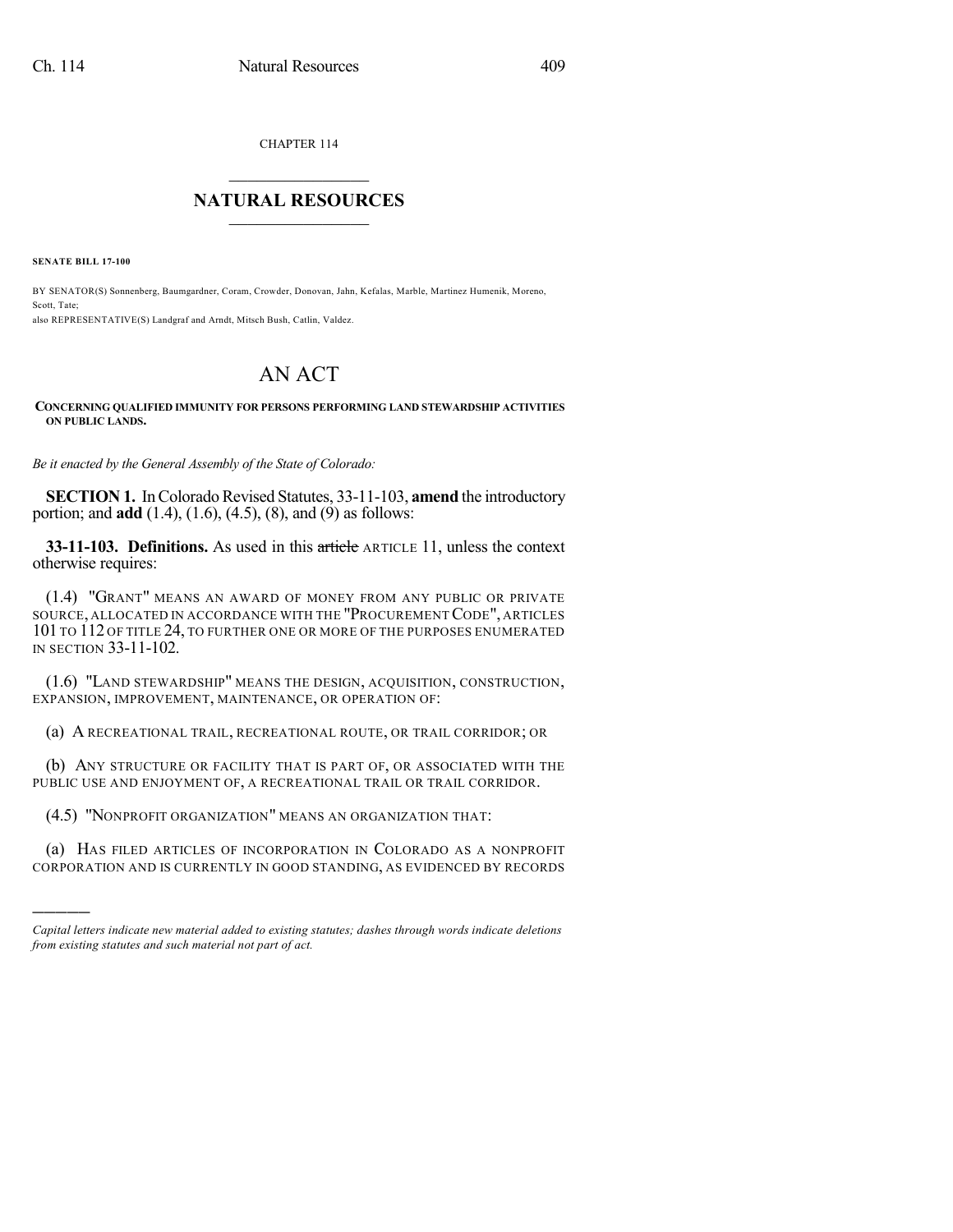OF THE COLORADO SECRETARY OF STATE;

(b) IS ORGANIZED AND CONDUCTED FOR PUBLIC BENEFIT AND OPERATED FOR CHARITABLE, CIVIC, EDUCATIONAL, SOCIAL, RELIGIOUS, WELFARE, OR HEALTH PURPOSES AND DOES NOT PRACTICE ANY ACTION THAT CONSTITUTES A HATE CRIME UNDER STATE OR FEDERAL LAW; AND

(c) PERFORMS LAND STEWARDSHIP AS A RECIPIENT OF A GRANT.

(8) "VEHICLE" MEANS:

(a) A MOTORCYCLE, TRAILER, UTILITY TRAILER, OR MULTIPURPOSE TRAILER, ALL AS DEFINED IN SECTION 42-1-102; AND

(b) ANY SELF-PROPELLED VEHICLE THAT IS DESIGNED TO TRAVEL ON WHEELS OR TRACKS IN CONTACT WITH THE GROUND, THAT IS DESIGNED PRIMARILY FOR USE OFF OF THE PUBLIC HIGHWAYS, AND THAT IS GENERALLY AND COMMONLY USED TO TRANSPORT PERSONS FOR RECREATIONAL PURPOSES.

(9) (a) "VOLUNTEER" MEANS A PERSON PERFORMING SERVICES FOR A NONPROFIT ORGANIZATION WITHOUT COMPENSATION OTHER THAN REIMBURSEMENT FOR ACTUAL EXPENSES INCURRED.

(b) "VOLUNTEER"INCLUDES A PERSON WHO SERVES WITHOUT COMPENSATION AS A DIRECTOR, OFFICER, OR TRUSTEE OF A NONPROFIT ORGANIZATION. FOR PURPOSES OF THIS ARTICLE 11, A PERSON SERVING AS A DIRECTOR, OFFICER, OR TRUSTEE SHALL NOT BE CONSIDERED COMPENSATED SOLELY BY REASON OF:

(I) THE PAYMENT OF THE PERSON'S ACTUAL EXPENSES INCURRED IN ATTENDING MEETINGS OR IN EXECUTING THE DUTIES OF THE OFFICE;

(II) THE RECEIPT OF MEALS AT MEETINGS; OR

(III) THE RECEIPT OF GIFTS UP TO A TOTAL VALUE OF ONE THOUSAND DOLLARS IN ANY TWELVE CONSECUTIVE MONTHS.

**SECTION 2.** In Colorado Revised Statutes, **add** 33-11-113 as follows:

**33-11-113. Volunteer activities - qualified immunity - grant agreementsfor landstewardshipactivities-terms-insurance coverage -legislativedeclaration - scope of section.** (1) (a) THE GENERAL ASSEMBLY DECLARES THAT THE PURPOSE OF THIS SECTION IS TO PROVIDE ADDITIONAL PROTECTION, IN ACCORDANCE WITH  $42$ U.S.C.SEC.14502(a), TO VOLUNTEERS AND NONPROFIT ORGANIZATIONS PROVIDING LAND STEWARDSHIP SERVICES UNDER THIS ARTICLE 11. IN CASE OF ANY CONFLICT BETWEEN THIS SECTION AND SECTION 13-21-115.5 OR 13-21-115.7, OR BETWEEN THIS SECTION AND THE FEDERAL "VOLUNTEER PROTECTION ACT OF1997",42U.S.C. SEC. 14501 ET SEQ., THIS SECTION CONTROLS.

(b) THIS SECTION DOES NOT APPLY TO LAND STEWARDSHIP ACTIVITIES OCCURRING ON STATE LANDS.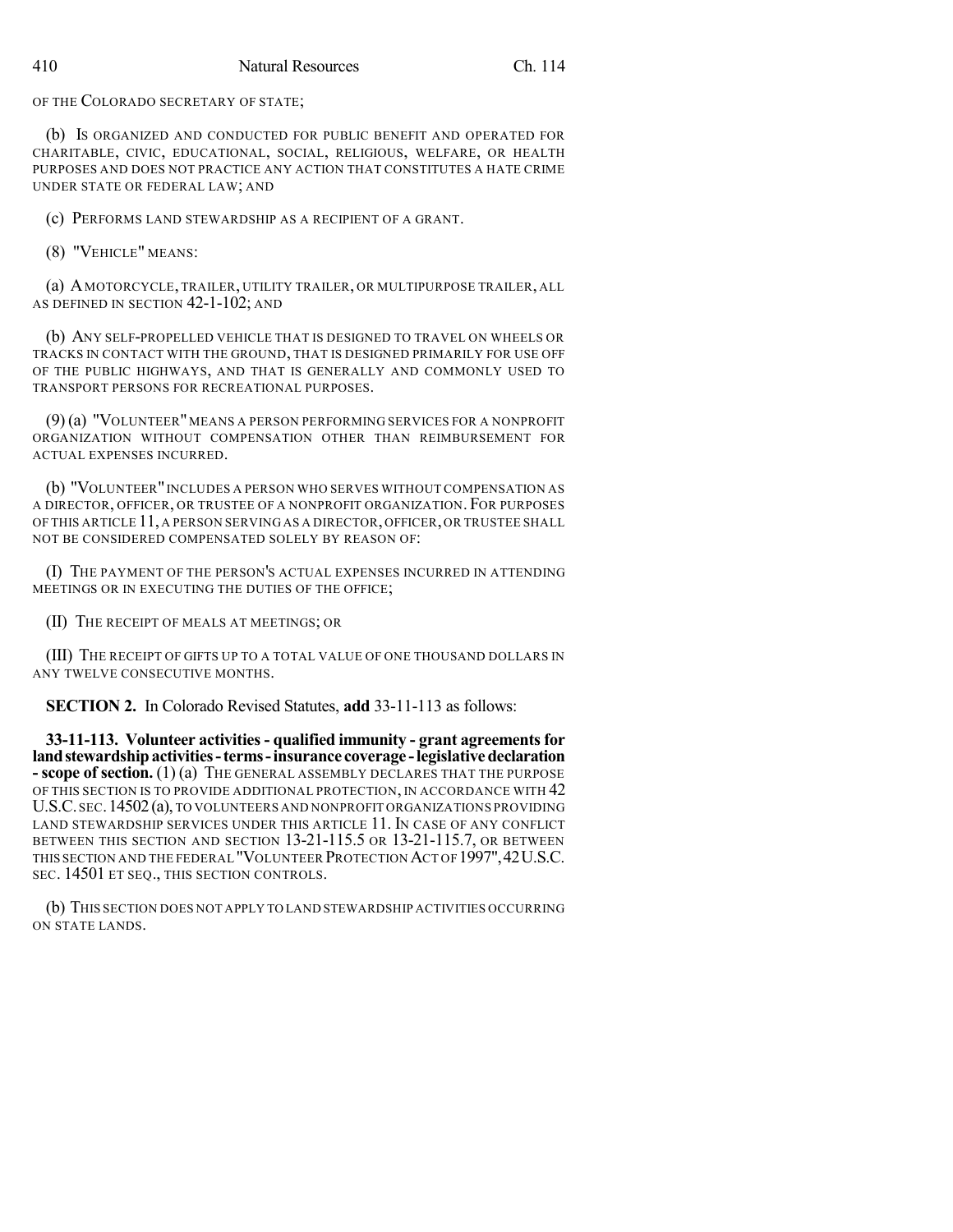## Ch. 114 Natural Resources 411

(2)(a) AVOLUNTEER PERFORMING LAND STEWARDSHIP SERVICES IN CONNECTION WITH A GRANT IS IMMUNE FROM CIVIL LIABILITY FOR ANY ACT OR OMISSION THAT RESULTS IN DAMAGE OR INJURY IF THE VOLUNTEER WAS ACTING WITHIN THE SCOPE OF HIS OR HER DESIGNATED DUTIES UNLESS THE DAMAGE OR INJURY WAS CAUSED BY THE VOLUNTEER'S GROSS NEGLIGENCE OR WILLFUL AND WANTON ACT OR OMISSION.

(b) A VOLUNTEER SERVING AS AN OFFICER, DIRECTOR, OR TRUSTEE OF A NONPROFIT ORGANIZATION PERFORMING LAND STEWARDSHIP SERVICES IN CONNECTION WITH A GRANT IS IMMUNE FROM CIVIL LIABILITY FOR ANY ACT OR OMISSION THAT RESULTS IN DAMAGE OR INJURY IF THE VOLUNTEER WAS ACTING WITHIN THE SCOPE OF HIS OR HER OFFICIAL FUNCTIONS AND DUTIES AS A DIRECTOR, OFFICER, OR TRUSTEE UNLESS THE DAMAGE OR INJURY WAS CAUSED BY A WILLFUL AND WANTON ACT OR OMISSION OF THE DIRECTOR, OFFICER, OR TRUSTEE.

(c) A NONPROFIT ORGANIZATION PERFORMING LAND STEWARDSHIP SERVICES IN CONNECTION WITH A GRANT IS IMMUNE FROM CIVIL LIABILITY FOR ANY ACT OR OMISSION THAT RESULTS IN DAMAGE OR INJURY UNLESS THE DAMAGE OR INJURY WAS CAUSED BY THE NONPROFIT ORGANIZATION'S WILLFUL AND WANTON ACT OR OMISSION.

(3) NOTHING IN THIS SECTION ESTABLISHES, DIMINISHES, OR ABROGATES ANY DUTY THAT A DIRECTOR, OFFICER, OR TRUSTEE OF A NONPROFIT ORGANIZATION HAS TO THE NONPROFIT ORGANIZATION FOR WHICH THE DIRECTOR, OFFICER, OR TRUSTEE SERVES.

(4) NOTWITHSTANDING ANY OTHER PROVISION OF LAW, A GRANT AGREEMENT, PROCUREMENT CONTRACT, OR OTHER AGREEMENT GOVERNING THE CONDUCT OF LAND STEWARDSHIP ACTIVITIES BY A NONPROFIT ORGANIZATION OR VOLUNTEER IN CONNECTION WITH A GRANT MUST NOT:

(a) DIFFERENTIATE BETWEEN "CONSTRUCTION"AND "MAINTENANCE",OR WORDS OF SIMILAR IMPORT, FOR LIABILITY PURPOSES; OR

(b) REQUIRE THE NONPROFIT ORGANIZATION OR ANY VOLUNTEER TO PURCHASE OR MAINTAIN WHAT IS OR WAS, AS OF JANUARY 1, 2017, COMMONLY KNOWN AS COMPLETED OPERATIONS LIABILITY COVERAGE OR THE SUBSTANTIAL EQUIVALENT OF COMPLETED OPERATIONS LIABILITY COVERAGE, HOWEVER DESIGNATED.

 $(5)$  (a) (I) The immunity granted by subsections  $(2)(a)$  and  $(2)(b)$  of this SECTION DOES NOT EXTEND TO ANY ACT OR OMISSION BY A VOLUNTEER WHILE OPERATING A VEHICLE UNLESS THE OPERATION OF THE VEHICLE IS AN INTEGRAL PART OF, AND PHYSICALLY PROXIMATE TO, A LAND STEWARDSHIP ACTIVITY AND WITHIN THE SCOPE OF THE VOLUNTEER'S DESIGNATED DUTIES IN CONNECTION WITH THAT ACTIVITY.

(II) NOTWITHSTANDING SUBSECTION  $(2)(a)$  OR  $(2)(b)$  OF THIS SECTION, A PLAINTIFF MAY SUE AND RECOVER CIVIL DAMAGES FROM A VOLUNTEER BASED UPON A NEGLIGENT ACT OR OMISSION INVOLVING THE OPERATION OF A MOTOR VEHICLE DURING A LAND STEWARDSHIP ACTIVITY; EXCEPT THAT THE AMOUNT RECOVERED FROM THE VOLUNTEER SHALL NOT EXCEED THE LIMITS OF APPLICABLE INSURANCE COVERAGE MAINTAINED BY OR ON BEHALF OF THE VOLUNTEER WITH RESPECT TO THE